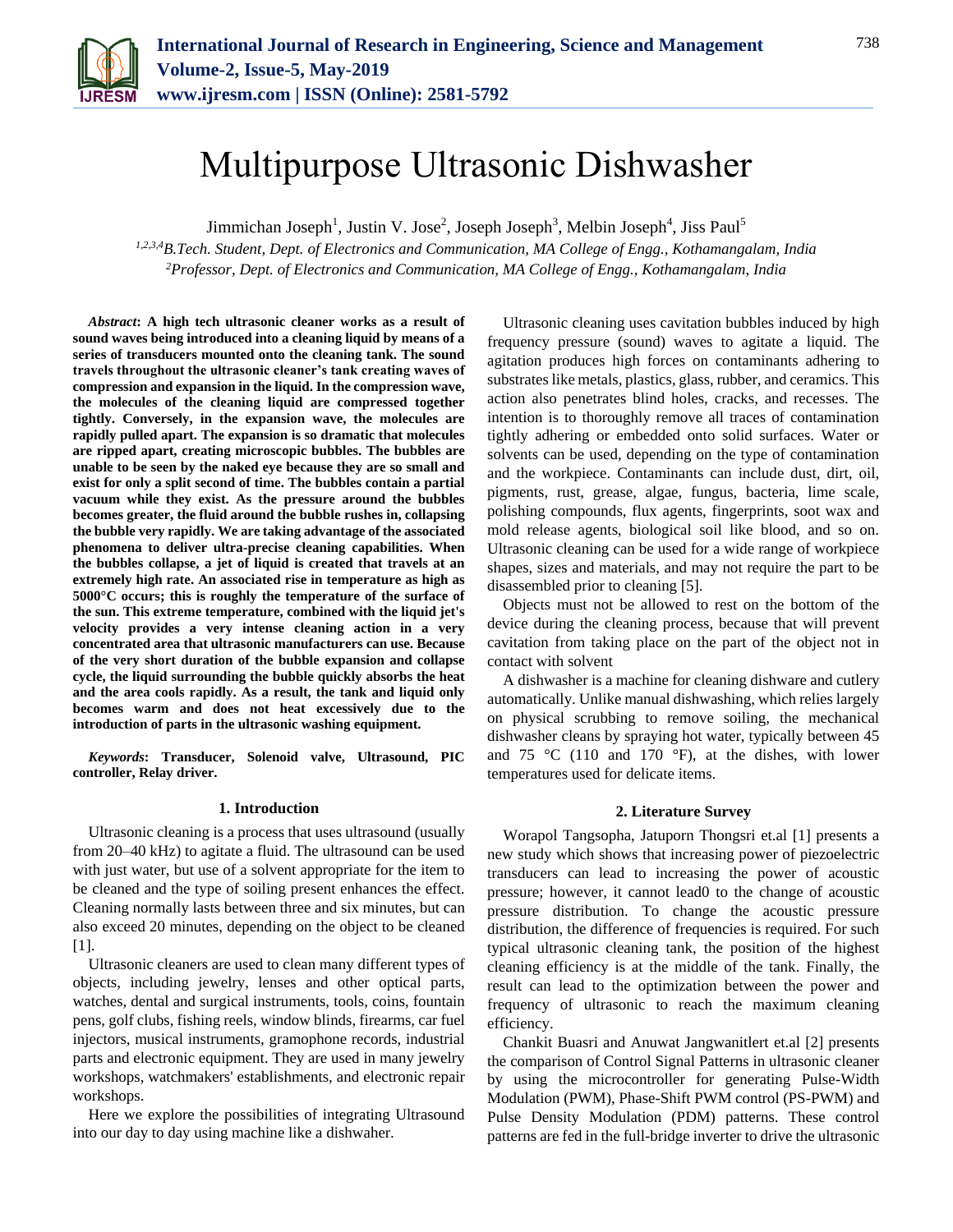

transducers. The resonant frequency of 50 kHz is tested in order to find the efficiency of ultrasonic cleaner which one should be the best. Ultrasonic transducer can generate ultrasonic wave to transfer electrical energy to mechanical energy. Cavitation and implosion are occurred in liquid when ultrasonic wave travels through liquid medium in the process of cleaning.

J R M Van Dam and B L J Gysen et. al [3] focus on incorporating the eddy current effect in the models and their effect on performance, as well as control methods to improve the performance and minimize energy consumption. The performance of a classical reluctance actuator is compared to a PM-biased topology which reduces the energy consumption. Modeling is performed using transient, axisymmetric, nonlinear finite element (FE) simulations, coupled to Matlab-Simulink. Actuator topology and constraints Two single-coil reluctance actuators are shown in Fig. 1. One is a classical reluctance actuator with a stationary coil and a moving plunger (CLA). A second actuator includes a permanent magnet atop the core (PMB) to allow zero-power latching by means of a passive attraction force. In addition, the actuator height and diameter are 16 and 13.

#### **3. Experimental Setup**

## *A. Methodology*

The experimental setup contains the microcontroller which is the heart of the system, managing the overall operation of the system. It provides an attractive user interface to interact with external world. The Program is written to help the user use the system effectively directing them to use the system without any problem.



Fig. 1. Block diagram

After the dishes are made input the control circuit board is turned on. Now the soap inlet valve which outputs the required amount of soap is turned on. After the required amount of soap is flown inside the pipe the water inlet valve is turned on. The water is continuously flown into the tank through the tap attached to the pipe, along with the liquid soap. when the water level reaches the required height the water level sensor senses it and turns off the water inlet valve. The experimental setup contains the microcontroller which is the heart of the system, managing the overall operation of the system. It provides an attractive user interface to interact with external world. The Program is written to help the user use the system effectively directing them to use the system without any problem.

### *B. Control Board*

The circuit consists of a microcontroller Pic16f877A, a relay driver ULN2003,4 6v relays, a 16 Mhz crystal, 2 22pf capacitors,3 100uf 25v capacitors,4 pushbuttons,4 10k resistors, an LED,1 330 resistor, a buzzer. The 1,2,3 and 4 pins of the relay driver are respectively connected to the 19,20,21 and 22 pins of the microcontroller. The output of the relay driver is taken through the 16,15,14 and 13 pins of the relay driver which is respectively connected to the 4 relays. The 4 relays are connected with 4 connectors at normally open pin and a 12 v connector at the common pin except the relay 3 as the common pin of relay 3 is connected with a 230v AC supply. Relay 1 is connected with a water inlet solenoid valve at normally open and respectively relay 2 with soap inlet solenoid valve, relay 3 with ultrasonic transducer and relay 4 with water outlet solenoid valve.



Fig. 2. Schematic of Control Board

The LED is connected at 27th pin of microcontroller with a 330 resistor at negative terminal of led. The buzzer is connected at the 28th pin of the microcontroller. The start push button is connected at the 29th pin of the microcontroller. The water level switch is connected at the 15 and 16 pins of the microcontroller. The 3 push buttons which set the timing of the ultrasonic transducer is connected at the 17, 18 and 23 of the microcontroller. The crystal is connected at the 13 and 14 pins of microcontroller with 2 22pf capacitors at each end of the crystal which are grounded. The 11 and 32 pins of the microcontroller is connected to the 5v supply along with the pin 1 which is the reset pin. The 12 and 31 pin are the ground.



Fig. 3. PCB Layout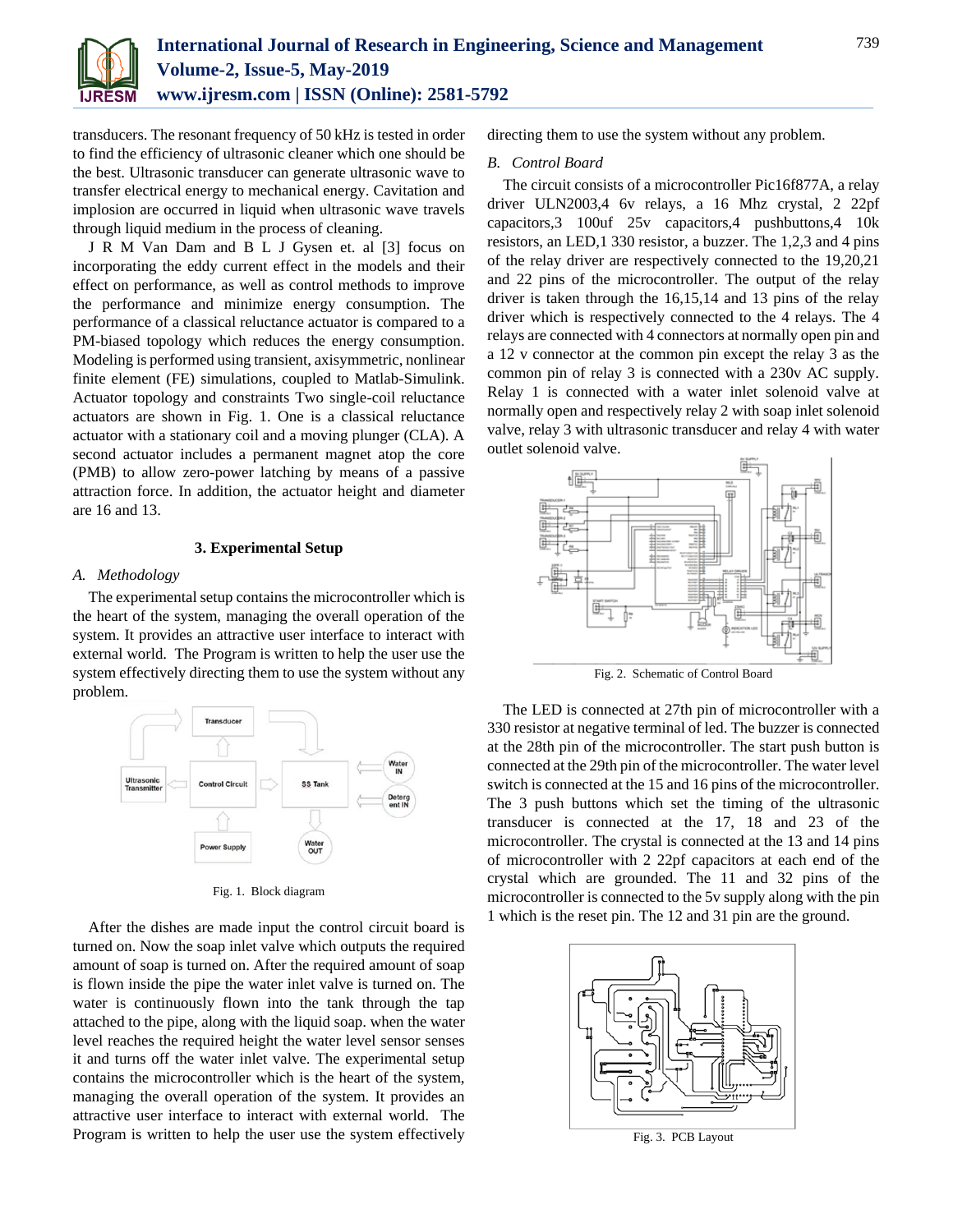

The PIC microcontroller PIC16f877a is one of the most renowned microcontrollers in the industry. This microcontroller is very convenient to use, the coding or programming of this controller is also easier. One of the main advantages is that it can be write-erase as many times as possible because it use FLASH memory technology. It has a total number of 40 pins and there are 33 pins for input and output. PIC16F877A is used in many pic microcontroller projects. PIC16F877A also have many applications in digital electronics circuits.

PIC16f877a finds its applications in a huge number of devices. It is used in remote sensors, security and safety devices, home automation and in many industrial instruments. An EEPROM is also featured in it which makes it possible to store some of the information permanently like transmitter codes and receiver frequencies and some other related data. The cost of this controller is low and its handling is also easy. Its flexible and can be used in areas where microcontrollers have never been used before as in coprocessor applications and timer functions etc.

There are 40 pins of this microcontroller IC. It consists of two 8 bit and one 16-bit timer. Capture and compare modules, serial ports, parallel ports and five input/output ports are also present in it.

The ULN2003 is an array of seven NPN Darlington transistors capable of 500 mA, 50 V output. It features common-cathode flyback diodes for switching inductive loads. It can come in PDIP, SOIC, SOP or TSSOP packaging. In the same family are ULN2002A, ULN2004A, as well as ULQ2003A and ULQ2004A, designed for different logic input levels. A Darlington transistor (also known as Darlington pair) achieves very high current amplification by connecting two bipolar transistors in direct DC coupling so the current amplified by the first transistor is amplified further by the second one.

ULN2003 IC is one of the most commonly used Motor driver IC. This IC comes in handy when we need to drive high current loads using digital logic circuits like Op-maps, Timers, Gates, Arduino, PIC, ARM etc. For example, a motor that requires 9V and 300mA to run cannot be powered by an Arduino I / O hence we use this IC to source enough current and voltage for the load. This IC is commonly used to drive Relay modules, Motors, high current LEDs and even Stepper Motors.

2-Channel 5V Relay Module is a relay interface board, it can be controlled directly by a wide range of microcontrollers such as Arduino, AVR, PIC, ARM and so on. It uses a low level triggered control signal to control the relay. Triggering the relay operates the normally open or normally closed contacts. It is frequently used in an automatic control circuit. To put it simply, it is an automatic switch to control a high-current circuit with a low-current signal.

The relay module is an electrically operated switch that allows you to turn on or off a circuit using voltage and/or current much higher than a microcontroller could handle. There is no connection between the low voltage circuit operated by the microcontroller and the high power circuit. The relay protects each circuit from each other.

Each channel in the module has three connections named NC, COM, and NO. Depending on the input signal trigger mode, the jumper cap can be placed at high level effective mode which 'closes' the normally open (NO) switch at high level input and at low level effective mode which operates the same but at low level input.

### *C. Mechanical Structure*

Stainless steels are most notable for their corrosion resistance, which increases with increasing chromium content. Additions of molybdenum increase corrosion resistance in reducing acids and against pitting attack in chloride solutions. Thus, there are numerous grades of stainless steel with varying chromium and molybdenum contents to suit the environment the alloy must endure. Stainless steel's resistance to corrosion and staining, low maintenance, and familiar luster make it an ideal material for many applications where both the strength of steel and corrosion



Fig. 4. Stainless Steel Tank

Stainless steels are rolled into sheets, plates, bars, wire, and tubing to be used in: cookware, cutlery, surgical instruments, major appliances; construction material in large buildings, such as the Chrysler Building; industrial equipment (for example, in paper mills, chemical plants, water treatment); and storage tanks and tankers for chemicals and food products (for example, chemical tankers and road tankers). Stainless steel's corrosion resistance, the ease with which it can be steam cleaned and sterilized, and no need for surface coatings has also influenced its use in commercial kitchens and food processing plants. Stainless steel is commonly used in kitchens and commercial applications because it represents a good trade-off between cost, usability, durability, and ease of cleaning. Most stainless steel sinks are made by drawing a sheet of stainless steel over a die. Some very deep sinks are fabricated by welding. Stainless steel sinks will not be damaged by hot or cold objects and resist damage from impacts. One disadvantage of stainless steel is that, being made of thin metal, they tend to be noisier than most other sink materials, although better sinks apply a heavy coating of vibration-damping material to the underside of the sink.

Metal rods are metals and alloys designed in the pattern of round bars or rod, rectangular or flat bars, square bars, hexagons, and other patterns of bar stock. These shapes also come in billet form and generally include a cross-section based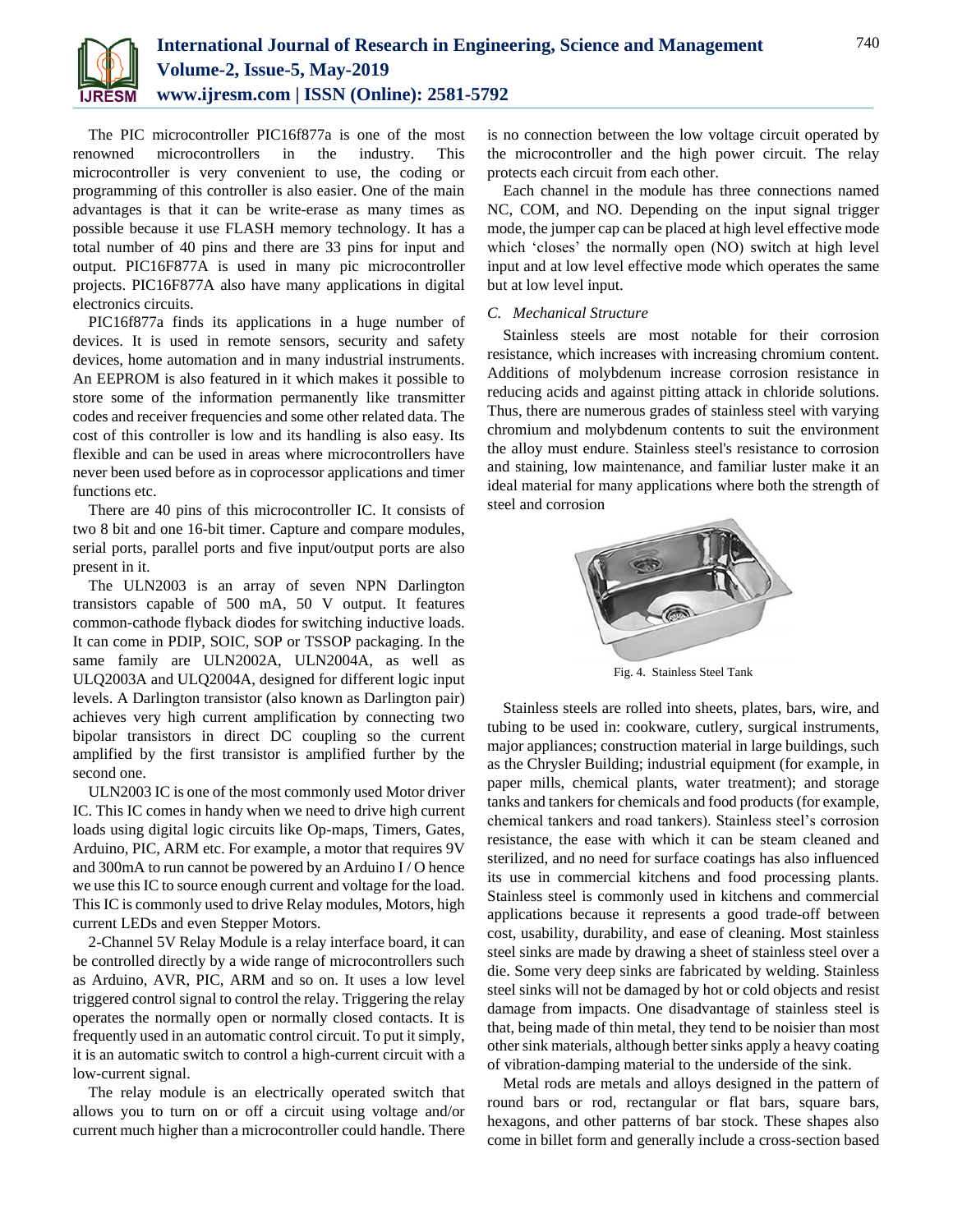

on the shape of rod or bar stock. Reinforcing bars are also a type of metal rods that are used to give strength or internally sustain the concrete and masonry structures. Some other forms of metal rods include coil stock and hollow tube stock.

Rods made of ferrous metals and alloys are iron based. Some common ferrous metals and alloys used to make rods are carbon steel, stainless steel, alloy steel, cast iron, tool steel, and cast steel. Plain carbon steels are based on iron, carbon, and other alloying elements in small varying amounts. Alloy steel is used in a variety of industrial applications and can be fabricated easily by machining, forming, casting, and welding.

An alloy of carbon and iron, tool steel is known for its high levels of hardening and property alloying elements. The alloy exhibits superior wear resistance, however it is difficult to fabricate in its hardened form. Cast iron is another ferrous metal, which is used in metal rods. An iron alloy, carbon alloy contains high amount of carbon. Cast steel is an alloy, which is produced by pouring molten iron into a mold.



Fig. 5. Square Pipe

# *D. Water and Soap Inlet/Outlet System*

Water and soap inlet/outlet system consists of solenoid valves, water level switch and buzzer system. If control board is the heart of Ultrasonic Dishwasher, inlet/outlet system is the valves.

Water and soap inlet/outlet setup consists of complex network of pipes and connectors. Each inlet ie, water and soap is governed by our control board using solenoid valves. Outlet system is also governed by control board using solenoid valve. Control board controls which valve turns on at a time and the amount of time the valve turns on. We are achieving this by using PIC16F877A microcontroller.

Soap inlet valve is turned on at first. We are using a funnel like structure before the solenoid valve so that the soap or detergent is stored there. When system is turned on the solenoid valve turns on soap is introduced into the inlets system. The amount of time soap inlet turns on is set to 5sec. The flow of soap or detergent depends on the viscosity of the soap or detergent.

Water inlet valve is turned on next. Water inlet controlling solenoid valve is connected to a water source using a hose. Water inlet valve is turned on and water is introduced to the inlet system. Water inlet system is placed before the soap inlet valve, so that water can be mixed with the soap or detergent and no wastage of soap or detergent is occurring. Water inlet valve is kept open until water level switch is triggered.

Water outlet valve is opened after the cycle of ultrasound.

Water outlet valve is placed under the tank, so that we can use the advantage of gravity to our cause. Water outlet is turned kept open for a particular amount of time which is sufficient enough to drain all the water inside the tank.

A solenoid valve is an electromechanical device in which the solenoid uses an electric current to generate a magnetic field and thereby operate a mechanism which regulates the opening of fluid flow in a valve.

Solenoid valves differ in the characteristics of the electric current they use, the strength of the magnetic field they generate, the mechanism they use to regulate the fluid, and the type and characteristics of fluid they control. The mechanism varies from linear action, plunger-type actuators to pivotedarmature actuators and rocker actuators. The valve can use a two-port design to regulate a flow or use a three or more port design to switch flows between ports. Multiple solenoid valves can be placed together on a manifold.



Fig. 6. Solenoid Valve

There are many valve design variations. Ordinary valves can have many ports and fluid paths. A 2-way valve, for example, has 2 ports; if the valve is open, then the two ports are connected and fluid may flow between the ports; if the valve is closed, then ports are isolated. If the valve is open when the solenoid is not energized, then the valve is termed normally open (N.O.). Similarly, if the valve is closed when the solenoid is not energized, then the valve is termed normally closed

The core or plunger is the magnetic component that moves when the solenoid is energized. The core is coaxial with the solenoid. The core's movement will make or break the seals that control the movement of the fluid. When the coil is not energized, springs will hold the core in its normal position.

The core tube contains and guides the core. It also retains the plugnut and may seal the fluid. To optimize the movement of the core, the core tube needs to be nonmagnetic. If the core tube were magnetic, then it would offer a shunt path for the field lines [10]. In some designs, the core tube is an enclosed metal shell produced by deep drawing. Such a design simplifies the sealing problems because the fluid cannot escape from the enclosure, but the design also increases the magnetic path resistance because the magnetic path must traverse the thickness of the core tube twice: once near the plugnut and once near the core. In some other designs, the core tube is not closed but rather an open tube that slips over one end of the plugnut.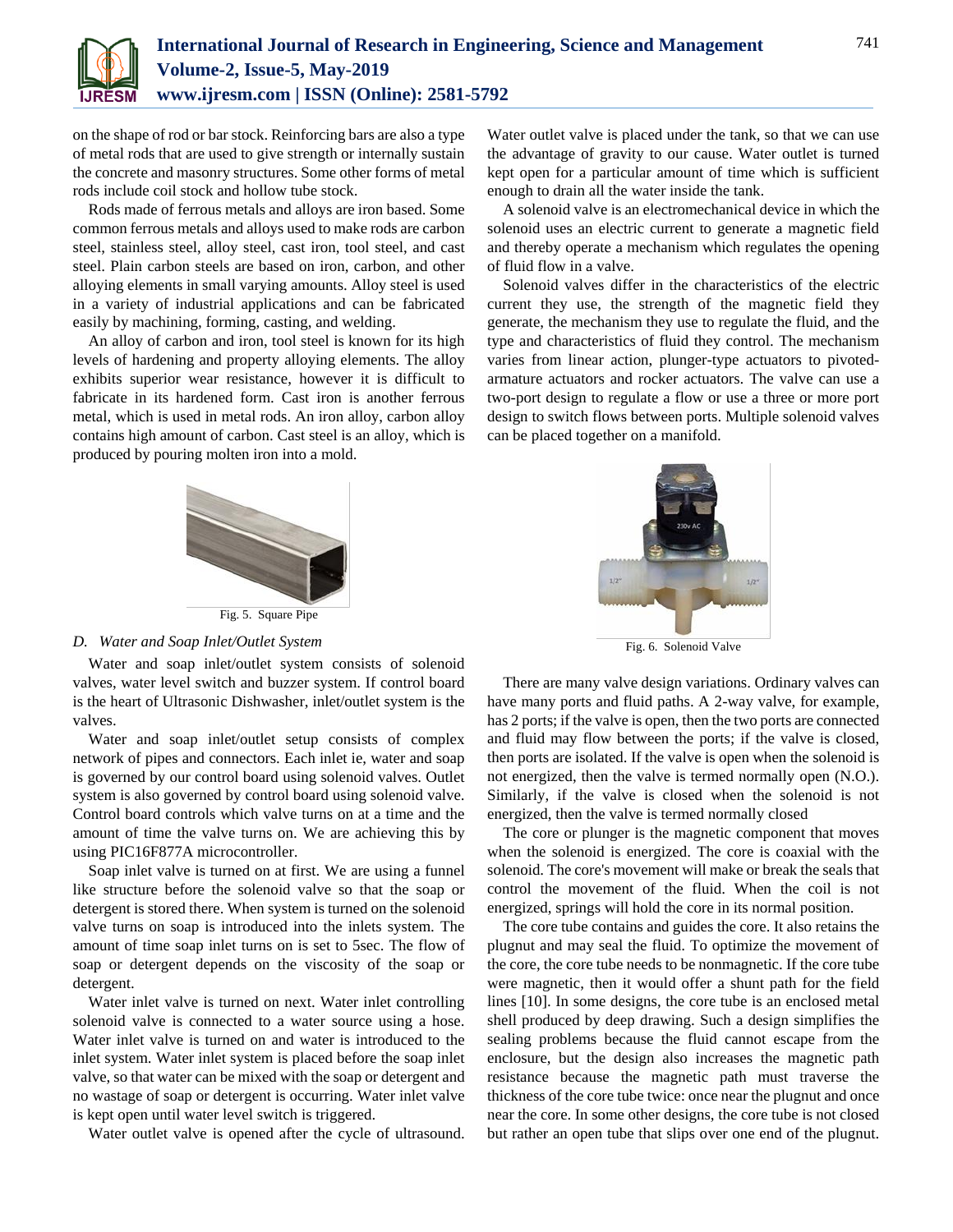

To retain the plugnut, the tube might be crimped to the plugnut. An O-ring seal between the tube and the plugnut will prevent the fluid from escaping.

A float switch is a device used to sense the level of liquid within a tank the switch may actuate a pump, an indicator, an alarm, or other device it can be easily converted from normally open to normally close by inverting the float note: Because the current that the switch can carry is much little(05a), you must use a relay or connector when it is connected by a load.



Fig. 7. Water Level Switch

### *E. Ultrasonic Transducer Unit*

Ultrasonic transducers convert AC into ultrasound, as well as the reverse. Ultrasonics, typically refers to piezoelectric transducers or capacitive transducers. Piezoelectric crystals change size and shape when a voltage is applied; AC voltage makes them oscillate at the same frequency and produce ultrasonic sound. Capacitive transducers use electrostatic fields between a conductive diaphragm and a backing plate.

The beam pattern of a transducer can be determined by the active transducer area and shape, the ultrasound wavelength, and the sound velocity of the propagation medium. The diagrams show the sound fields of an unfocused and a focusing ultrasonic transducer in water, plainly at differing energy levels.



Fig. 8. Transducer Unit

Since piezoelectric materials generate a voltage when force is applied to them, they can also work as ultrasonic detectors. Some systems use separate transmitters and receivers, while others combine both functions into a single piezoelectric transceiver.

Ultrasound transmitters can also use non-piezoelectric principles. such as magnetostriction. Materials with this

property change size slightly when exposed to a magnetic field, and make practical transducers.

A capacitor ("condenser") microphone has a thin diaphragm that responds to ultrasound waves. Changes in the electric field between the diaphragm and a closely spaced backing plate convert sound signals to electric currents, which can be amplified.

The figure schematically depicts an oscillator circuit for driving a piezoelectric transducer to excite vibrations in a mechanical structure. The circuit was designed and built to satisfy application-specific requirements to drive a selected one of 16 such transducers at a regulated amplitude and frequency chosen to optimize the amount of work performed by the transducer and to compensate for both (1) temporal variations of the resonance frequency and damping time of each transducer and (2) initially unknown differences among the resonance frequencies and damping times of different transducers.

The diaphragm (or membrane) principle is also used in the relatively new micro-machined ultrasonic transducers (MUTs). These devices are fabricated using silicon micro-machining technology (MEMS technology), which is particularly useful for the fabrication of transducer arrays. The vibration of the diaphragm may be measured or induced electronically using the capacitance between the diaphragm and a closely spaced backing plate (CMUT), or by adding a thin layer of piezoelectric material on diaphragm (PMUT). Alternatively, recent research showed that the vibration of the diaphragm may be measured by a tiny optical ring resonator integrated inside the diaphragm (OMUS).



Systems typically use a transducer which generates sound waves in the ultrasonic range, above 18 kHz, by turning electrical energy into sound, then upon receiving the echo turn the sound waves into electrical energy which can be measured and displayed.

In other words, the circuit is designed to adjust itself to optimize the performance of whichever transducer is selected at any given time. The basic design concept may be adaptable to other applications that involve the use of piezoelectric transducers in ultrasonic cleaners and other apparatuses in which high-frequency mechanical drives are utilized.